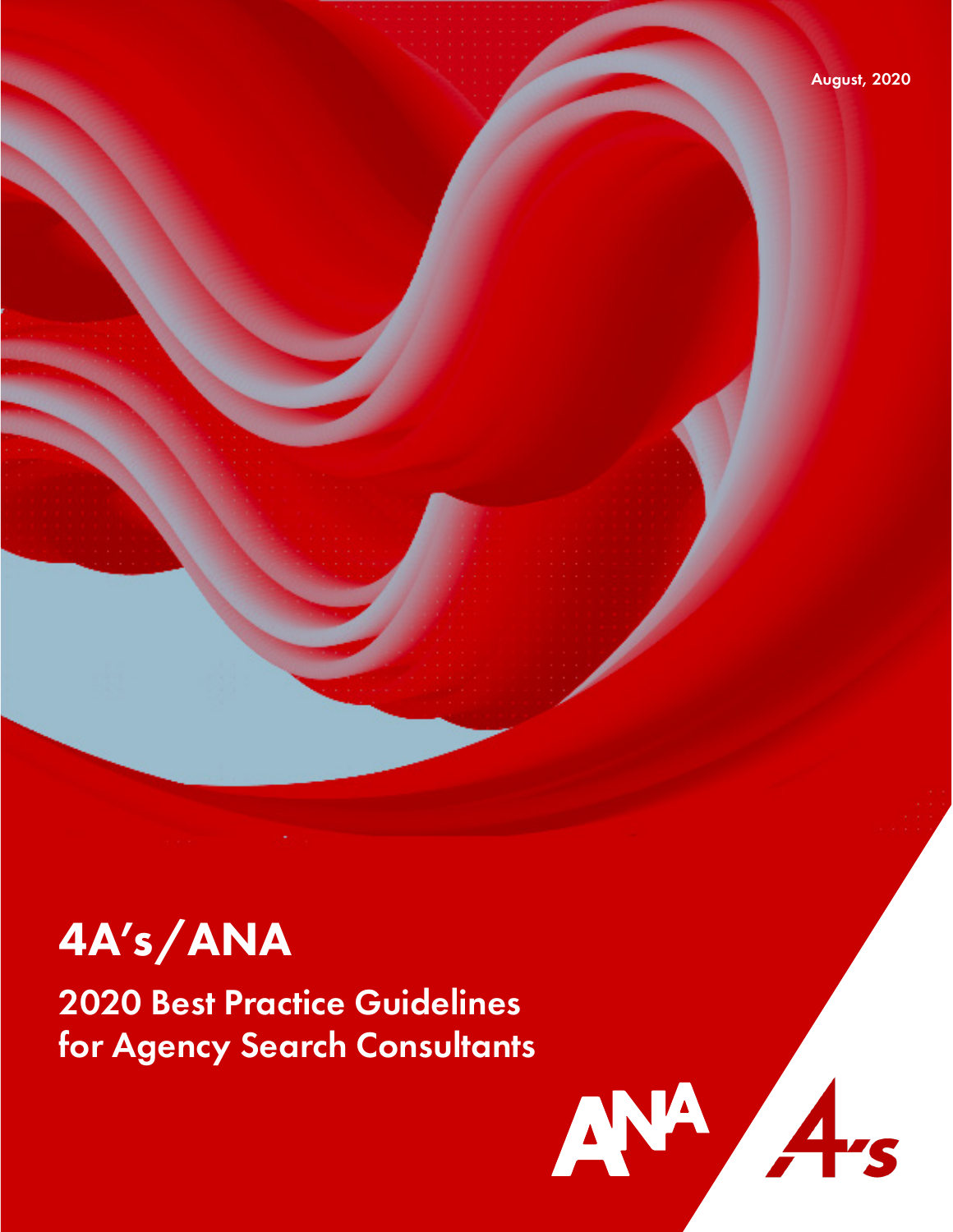

Having the right business partner helps make a marketer and agency relationship function efficiently and effectively for both parties. Better communication, better work and better business results can be expected when the partnership is a good fit, and there is an alignment of expectations and measures of success.

For a marketer, finding the right agency partner can be a critical part of driving optimal business results. For an agency, the right client partner can provide the opportunity to create highly creative and effective work. Yet finding the right partner is not always an easy task.

Agency search consultants can provide a valuable service to marketers and agencies by running a wellstructured agency review. This guide provides the industry with ten Best Practice Guidelines for agency search consultants, with the goal of creating an environment where all parties are clear about the role of search consultants in the agency search process. These best practices have been endorsed by the 4A's and the ANA in an effort to align the interests of marketers and agencies around agency searches and make the process clear and beneficial for all parties.

## 1. Clearly Defined Marketer Expectations Surrounding the Agency Search Process

At the beginning of the agency search process, the marketer should provide the agency search consultant with a clearly defined scope, outlining the marketer's expectations, the roles and responsibilities of the search consultant, and criteria for success. The intent is for the search consultant to share this information with those agencies being asked to participate in the agency search process.

## 2. Clarity of Agency Search Consultant Compensation Practices

Agency search consultants should make their compensation practices clear to both marketers and agencies involved in an agency search and overtly identify how and by whom the search consultant is compensated. Compensation methods could include:

- The search consultant is paid solely by the marketer;
- An agency or holding company pays an upfront fee or listing fee to be included in the search consultant's database or in the search process itself;
- The agency pays a fee to the search consultant upon being awarded the business;
- Non-monetary compensation provided to the consultant;
- Or any combination thereof.

The specific terms of the compensation practices should be made clear to all parties at the outset of an agency search.

Additionally, if an agency search consultant charges an agency a listing fee or other such fee for the agency to be part of a database, the search consultant should clearly define the value the agency should expect to receive in return for such fee.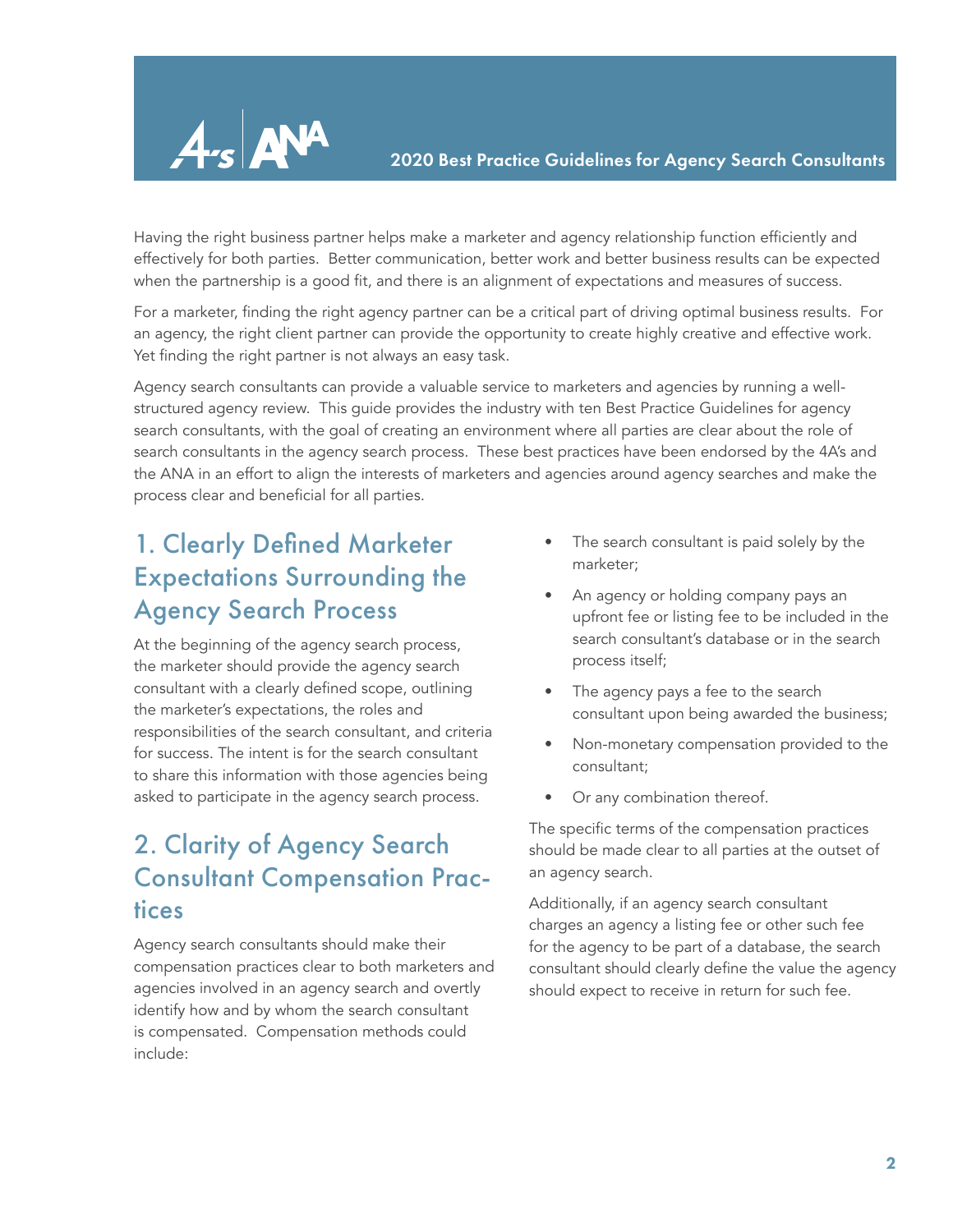#### 3. Agency Search Consultant Background

 $A<\Delta$ 

Agency search consultants should provide a marketer with an employment history; if any of the search consultants' work experience was with an agency, the search consultants should specify their titles and responsibilities with the agency or agencies, including whether they or an immediate family member have been directly employed by an agency under consideration within the past five (5) years.

## 4. Fair Consideration of Agencies Without Regard to the Financial Interests of a Search Consultant

Fair consideration means that relevant agencies for a particular marketer's search are considered in the process whether or not the search consultant has an existing or prior commercial relationship with an agency.

Examples of a commercial relationship that a search consultant could have with an agency include:

- If a search consultant charges any type of listing fee for an agency to be included in a database;
- If a search consultant has any type of paid new business consulting service that assists agencies in positioning, prospecting, pitch preparation, presentation consulting or any other aspect of agency new business operations or activities;
- If a search consultant provides other types of paid services to agencies, such as M&A guidance, digital innovation consulting and/or executive recruiting.

It would certainly not be as objective a process for the marketer if only agencies with a commercial relationship with the search consultant were considered for a search; the best agencies could be left out as a result. And it would be biased against an agency that does not have a commercial relationship with the consultant, which objectively may be the best potential partner for the marketer. It's a foundational responsibility of an agency search consultant to have a strong understanding of the broad agency universe as well as the capabilities of specific agencies, whether or not the search consultant has an existing or prior commercial relationship with an agency.

It should be up to the marketer to establish whether the consultant they are considering can bring the proper objectivity to the party. And it should be up to each agency to decide whether to participate based on how objective an opportunity they think they will have with the consultant. Agency search consultants should make clear in writing to marketers and agencies involved in an agency search the scope of any other paid activities in which they engage with any of the agencies that are being considered. They should also advise the marketers (including procurement) and agencies involved in an agency search whether they engage in any agency evaluation or auditing services on behalf of marketers, unrelated to the agency search process, and/or whether they engage in any activities that may compete with services offered by agencies. The objective is to avoid any perceived conflicts and provide a level playing field for all parties.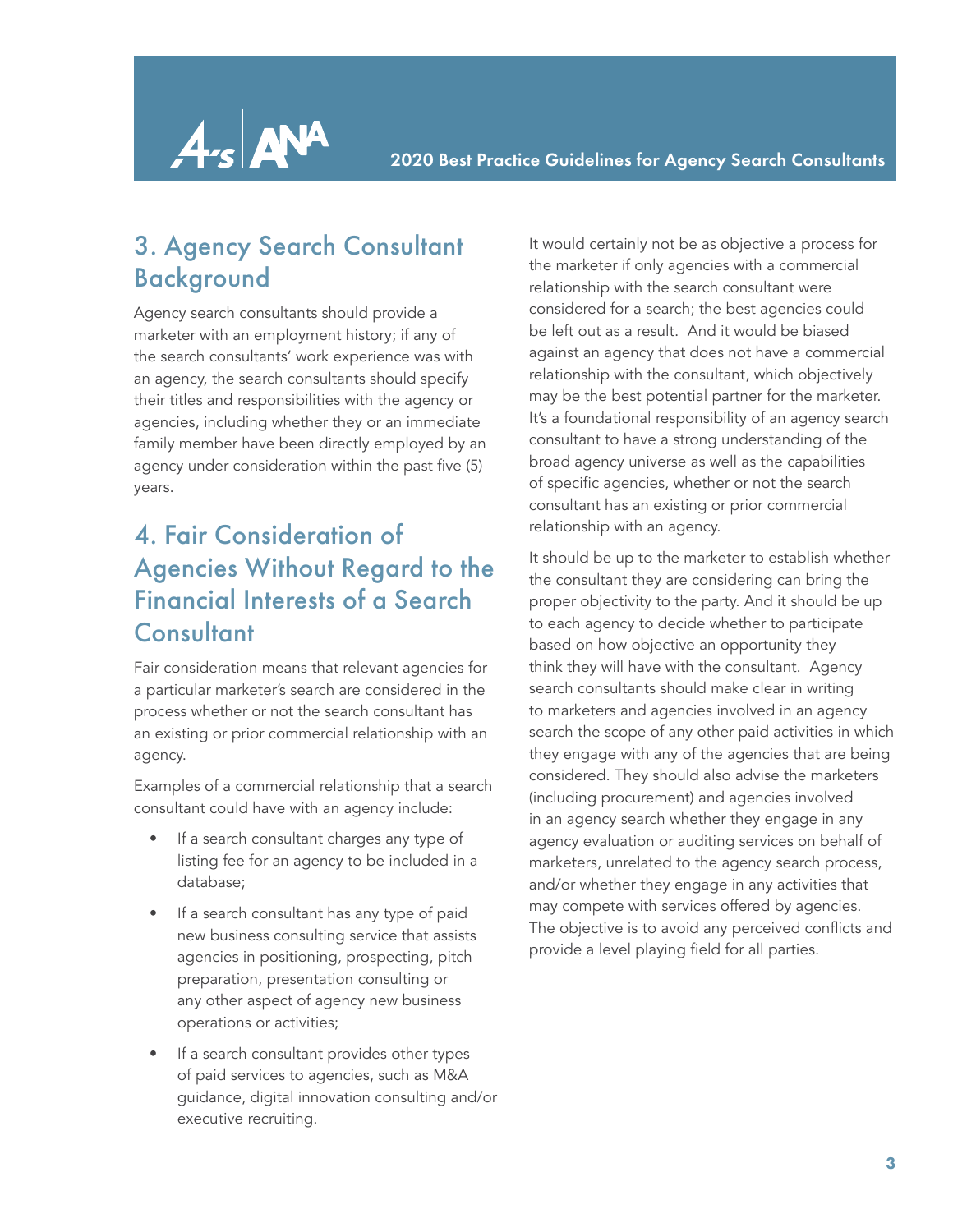

## 5. Material Requested Should be Relevant to the Specific Search

All detailed information, data, and materials requested from the agency should be relevant to the specific search being conducted by a search consultant on behalf of an identified marketer. A search consultant should not request such information for the purpose of building its own database, unless that intent is clearly communicated to, and agreed upon by, an agency. Financial information relating to the management and operation of the agency that is not relevant should not be requested or disclosed. If there is any ambiguity as to what is considered relevant, the agency search consultant, the marketer, and the agency should openly discuss.

Agency search consultants who wish to learn more about an agency's capabilities are encouraged to do so from the perspective of building their overall industry knowledge.

## 6. Confidentiality of Material and Data Submitted

All parties in the agency search process – marketer, agency, and search consultant – should be asked to sign off on the confidentiality of information provided by any of the parties. Ideally, this would be through a three-way mutual non-disclosure agreement (NDA). Proprietary information should not be released to any other party or used for any purpose other than the project for which it was collected, without the written permission of the information's source.

#### 7. Searches for 'Undisclosed Advertisers'

Agency search consultants should not request any proprietary or sensitive information or materials from agencies until the marketer has been identified. The information requested at the undisclosed stage should be confined to an agency's capabilities, work samples, history, organizational structure, case histories, etc.

Information beyond that which can be found on [4A's](https://ams.aaaa.org/eweb/contentwp.aspx?webcode=findagency)  [Agency Search](https://ams.aaaa.org/eweb/contentwp.aspx?webcode=findagency) or the agency's own site should only be requested after the search consultant confirms in writing to the agency that the review is not being conducted on behalf of a company, service, or product conflicting with a list of clients provided by the agency. This list should remain as confidential as any other document provided by any of the parties during the review process.

Additionally, the agency search consultant should, to the best of its ability, ensure that any agency which is asked for information, clearly fits the initial search criteria established by the marketer.

#### 8. Nonexistent or Unassigned Searches

An agency search consultant should not solicit information from agencies for prospective assignments (i.e., assignments that have not been contracted for by a marketer) or use a fabricated search as a means of collecting database information on agencies. This would include soliciting information from agencies whose capabilities clearly do not meet the criteria for an assignment.